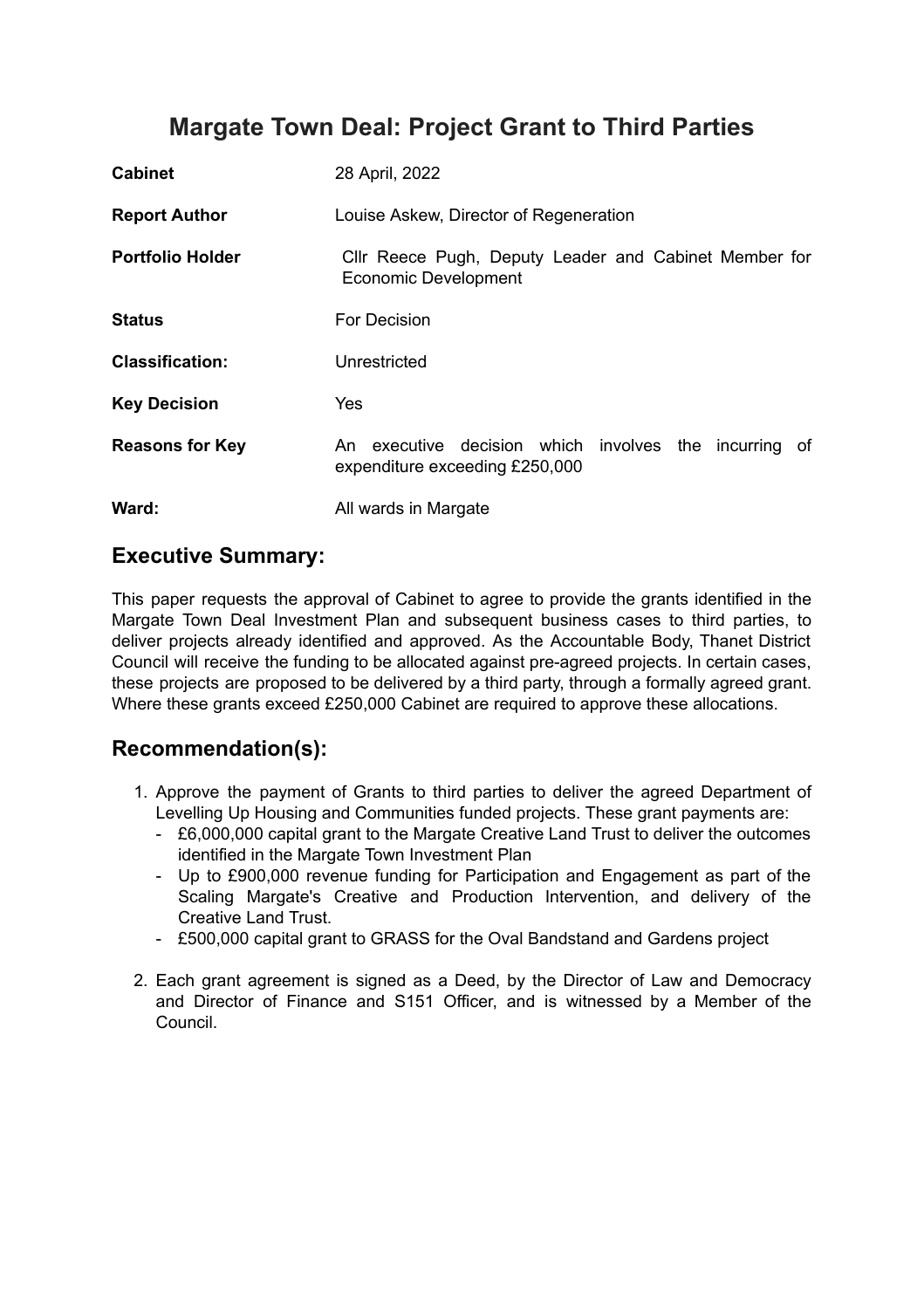## **Corporate Implications**

#### **Financial and Value for Money**

The Council is the Accountable Body for the Margate Town Deal. The Council has the below in place to deal with matters relating to the funding, management, and assurance protocols are in place to:

- Ensure decisions are made in accordance with good governance principles
- Ensure transparency requirements are met
- Provide a Local Assurance Process
- Receive and account for the funding allocation
- Monitor and evaluate the delivery of individual projects
- Submit regular reports to DLUHC

The Section 151 Officer is required to scrutinise and approve regular monitoring returns (at least six monthly) to DLUHC. These returns will cover actual and forecast spend, alongside output metrics. The grant documents will require the Monitoring and Evaluation reports to be completed by the third party.

#### **Legal**

There are no legal implications arising directly from this report.

Annex 1 is a standard grant document which was developed by an external legal team, to give the Council the confidence that the grant will be delivered in accordance with the requirements placed on the Council as the Accountable Body. This document has been shared with Regeneration, Finance and Legal Officers to agree to the draft. Each of these grant agreements will include specific requirements relating to the project and the entity delivering the project. For grants greater than £1,000,000 this will be commissioned through the external legal team.

#### **Corporate**

The Margate Town Deal delivers against the Council's corporate priority for Growth, including encouraging the rejuvenation of our towns, creating new employment opportunities and continuing to promote tourism.

#### **Equality Act 2010 & Public Sector Equality Duty**

Members are reminded of the requirement, under the Public Sector Equality Duty (section 149 of the Equality Act 2010) to have due regard to the aims of the Duty at the time the decision is taken. The aims of the Duty are: (i) eliminate unlawful discrimination, harassment, victimisation and other conduct prohibited by the Act, (ii) advance equality of opportunity between people who share a protected characteristic and people who do not share it, and (iii) foster good relations between people who share a protected characteristic and people who do not share it.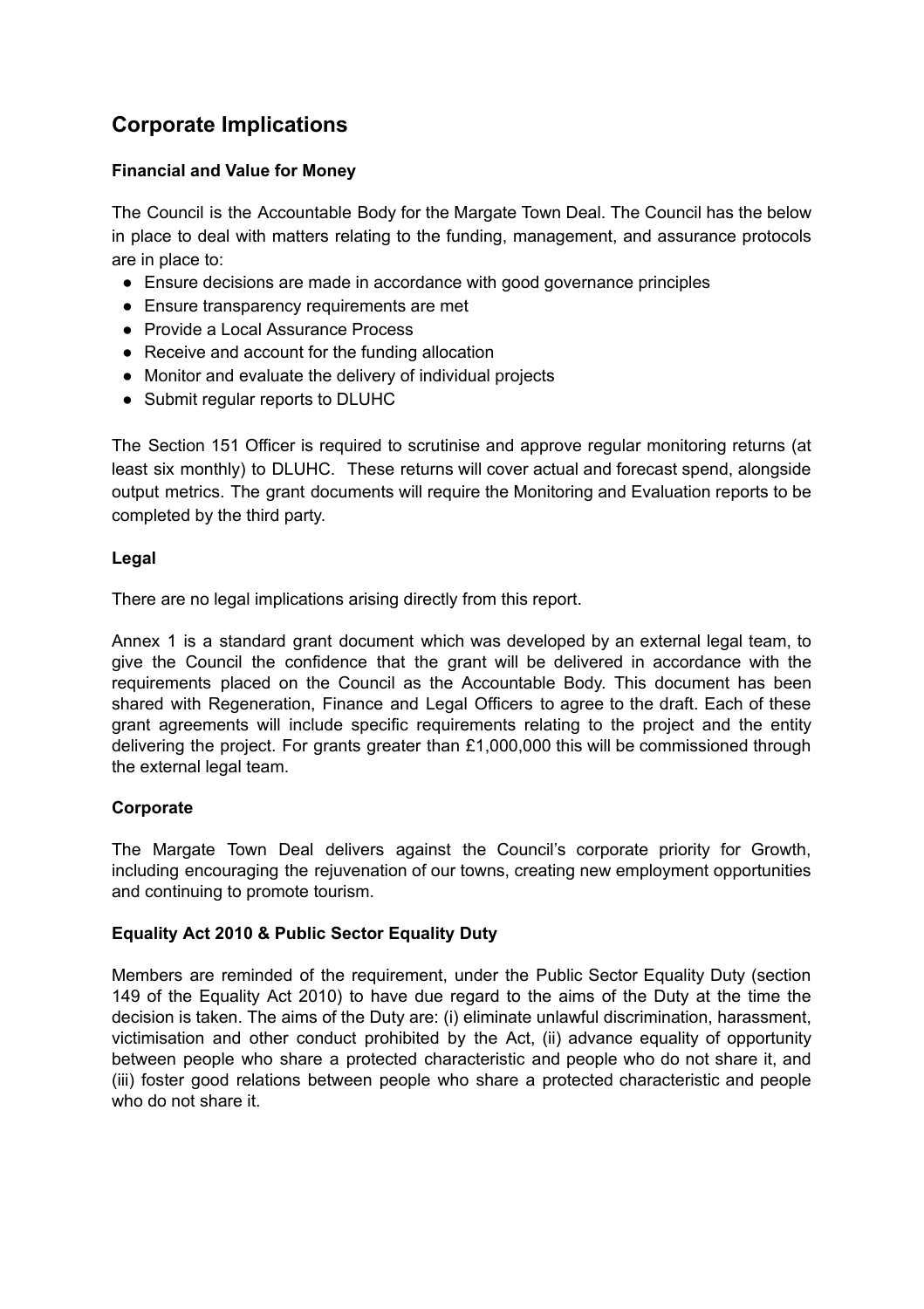Protected characteristics: age, sex, disability, race, sexual orientation, gender reassignment, religion or belief and pregnancy & maternity. Only aim (i) of the Duty applies to Marriage & civil partnership.

## **CORPORATE PRIORITIES**

This report relates to the following corporate priorities: -

- Growth
- Environment
- Communities

## **1. Introduction and Background**

- 1.1. The Margate Town Deal projects were identified within the Margate Town Investment Plan, with a Heads of Terms offer from central Government in May 2021. Since then the Council has been working with stakeholders and project deliverers to put together a series of Business Cases, which are compliant with HM Treasury guidance on how to appraise policies, programmes and projects, as set out in their [Green](https://www.gov.uk/government/publications/the-green-book-appraisal-and-evaluation-in-central-governent) Book guidance.
- 1.2. Under Scaling Margate's Creative Production and Skills the Business Case for the development of a Creative Land Trust has been approved by central government and the first tranche of funding has been awarded to the Council. The Creative Land Trust Board of Trustees is being recruited to, and an asset plan is being developed to support the delivery of the Trust's ambitions. The Charity Commision application has been successful with the Trust now formally set-up as a Charity, and a bank account is being opened. All these elements will enable the Trust to act quickly to purchase or take a long lease on assets in Margate, to help safeguard the future of the creative industries.
- 1.3. The project for the Oval Bandstand and Gardens is being delivered by GRASS following a successful asset transfer by the Council. This project forms part of the wider Coastal Wellbeing intervention, and is part of a mix of projects aiming to support communities in Margate's most deprived ward have better access to community facilities and opportunities to improve their health and wellbeing.
- 1.4. Officers have been actively working with the project teams to develop the Business Case and the projects themselves. Funding is already with the Council, and the ambition from all parties is to start delivery as soon as possible. The paper is considered an Urgent item due to missing the deadline to add this key approval process to the Forward Plan, and the Council does not want to miss out on the momentum by waiting until the June Cabinet meeting in order to award grants, when funding has already been provided.

## **2. Grant Agreements**

- 2.1. To ensure accountability and to safeguard our responsibilities as the Accountable Body, Thanet District Council has commissioned Sharpe Pritchard LLP to develop two forms of grant agreements. These grants agreements aim to ensure we have safeguards in place including:
	- The achievement of the outcomes
	- The delivery of the projects in accordance with our requirements